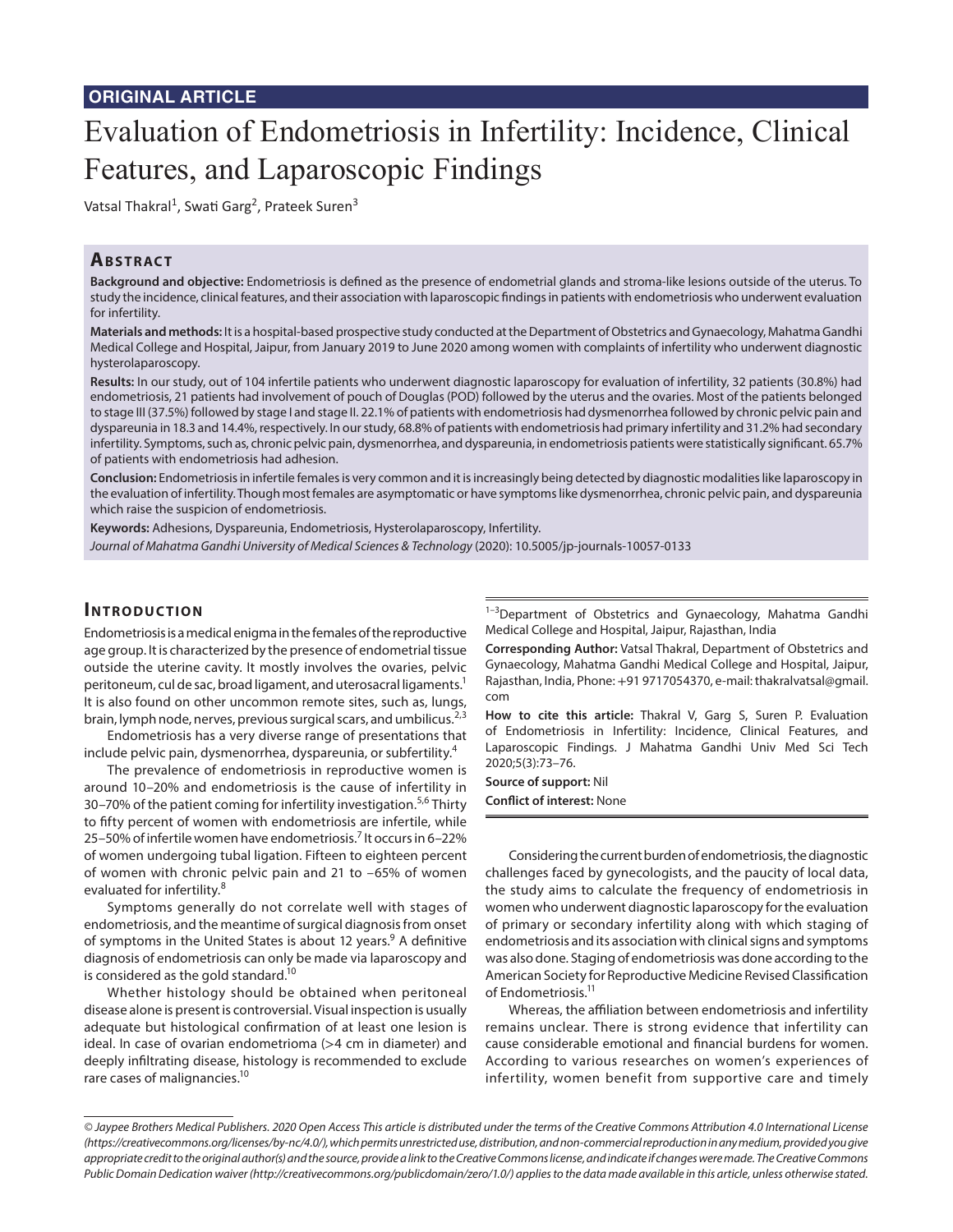treatment. These circumstances make us medical professionals realize that it may be difficult to provide care, i.e., evidence-based, sensitive, and appropriate for each woman.

# **MATERIALS AND METHODS**

It was a hospital-based prospective study conducted in the Department of Obstetrics and Gynaecology, Mahatma Gandhi Medical College and Hospital, Jaipur from January 2019 to June 2020. The study aimed to determine the incidence and staging of endometriosis based on laparoscopic findings and its association with clinical symptoms in women with infertility.

#### **Inclusion Criteria**

Women presenting with infertility, posted for hysterolaparoscopy, and willing to participate in the study.

#### **Exclusion Criteria**

Patients with medical conditions that are contradictory for the laparoscopic procedure are excluded (e.g., heart diseases-NYHA grade III and grade IV, blood coagulation disorders, uncontrolled hypertension, and uncontrolled diabetes).

All collected data were entered into SPSS version 20. Categorical data are expressed in percentages, means, and standard deviation. The unpaired *t*-test was used for quantitative data and the Chisquare test was used for qualitative data. The level of significance was set at *p* < 0.05.

## **OBSERVATIONS AND RESULTS**

Incidence of endometriosis in our study was 30.8% (Fig. 1). Endometriosis was seen maximum in a pouch of Douglas (POD) (20.2%) followed by ovaries (14.4%), uterus (12.5%), and uterosacral ligament (4.8%) (Figs 2 and 3).

Table 1 shows the distribution of study participants according to stage and type of infertility. 68.8% of patients with endometriosis had primary infertility, whereas 31.2% of patients had secondary infertility. Participants with primary infertility belonged to stage III (34.3%) followed by stage I (21.8%), stage II (9.3%), and stage IV (3.1%), respectively.



**Fig. 1:** Distribution of study participants according to the incidence of endometriosis

Participants with secondary infertility belonged to stage I (12.5%) followed by stage IV (9.3%), stage II (6.25%), and stage III (3.1%), respectively.

In comparison, stage and type of infertility showed statistically non-significant results.

Table 2 shows the distribution of study participants according to the site of endometriosis and symptoms. It is evident from the table that a maximum number of patients with endometriosis and complaints of chronic pelvic pain were likely to have diseases in ovaries (40%), the POD (33.3) followed by uterus (15.4%).

A maximum number of patients with dysmenorrhea were likely to have diseases in the POD (47.6%) followed by ovaries (46.7%) followed by uterus (30.8%).

A maximum number of patients with dyspareunia were likely to have in uterosacral (80%) followed by ovaries (40%) followed by the POD (33.3%) followed by uterus (13.2%) and only one case of endometriosis in a tube was detected which had dyspareunia as a symptom.

Endometriosis has a higher complaint of dysmenorrhea, chronic pelvic pain, and dyspareunia. It is evident from the table that in endometriosis patients, dyspareunia was present in 73.3% of cases, dysmenorrhea in 65.2% of cases, and chronic pelvic pain in 63.2% of cases. Comparison of each of symptoms and endometriosis showed bilaterally positive chrompertubation test (CPT) while 9% were positive only in one tube and 13% showed no spill in both the tubes (Fig. 4 and Table 3).

In endometriosis patients, 65.7% of patients had adhesions and 34.3% of patients did not have adhesions. In non-endometriosis patients, 5.6% of patients had adhesions, whereas 94.4% of patients did not have adhesions. The comparison showed statistically significant results (Table 4).

## **Dis c u s sio n**

The incidence of endometriosis in our study was 30.8% (32/104). 44.1% of prevalence were recorded by Tomar et al. at Indore, M.P. and Valson et al. was showed 25% at Wayanad district of Kerala.<sup>12,13</sup> Calhaz-Jorge et al. reported its prevalence at 45% in Portuguese infertile women.<sup>14</sup>

Endometriosis was seen maximum in the POD (20.2%) followed by ovaries (14.4%), uterus (12.5%), and uterosacral ligament (4.8%).



**Fig. 2:** Distribution of study participants according to the site of endometriosis

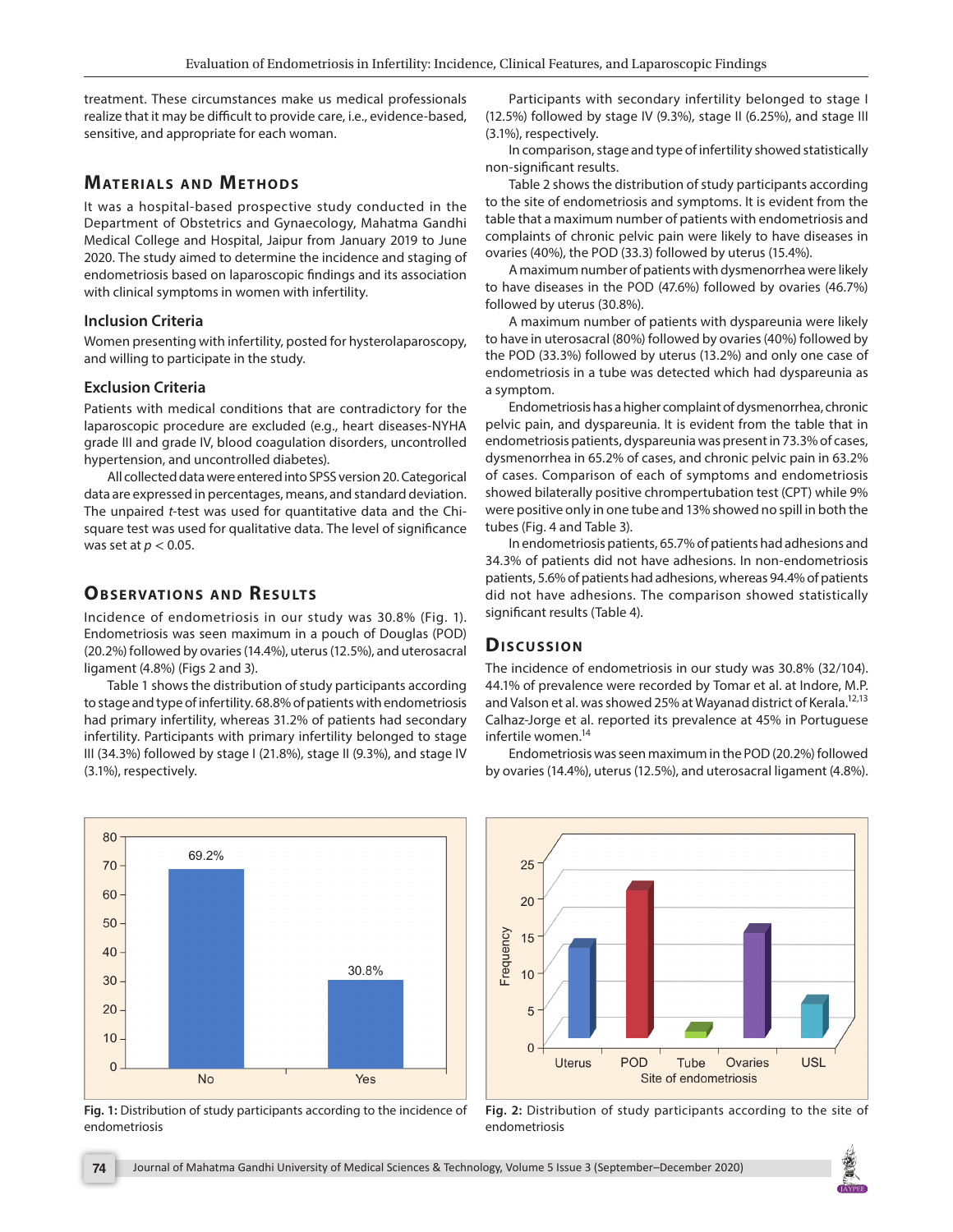

**Fig. 3:** Distribution of study participants according to stage of endometriosis



|              |               | Type of infertility |           |       |  |
|--------------|---------------|---------------------|-----------|-------|--|
|              |               | Primary             | Secondary | Total |  |
|              | N             | 7                   | 4         | 11    |  |
|              | $\%$          | 21.8                | 12.5      |       |  |
| Ш            | N             | 3                   | 2         | 5     |  |
|              | $\%$          | 9.3                 | 6.25      |       |  |
| Ш            | N             | 11                  | 1         | 12    |  |
|              | $\%$          | 34.3                | 3.1       |       |  |
| IV           | N             | 1                   | 3         | 4     |  |
|              | $\frac{0}{0}$ | 3.1                 | 9.3       |       |  |
| <b>Total</b> | N             | 22                  | 10        | 32    |  |
|              | %             | 68.8                | 31.2      |       |  |



**Fig. 4:** Distribution of patients according to chromopertubation (CPT) in endometriosis patients

| <b>Table 2:</b> Distribution of study participants according to the site of |  |  |  |  |  |  |
|-----------------------------------------------------------------------------|--|--|--|--|--|--|
| endometriosis and symptoms                                                  |  |  |  |  |  |  |

|              |      | Chronic pelvic<br>pain | Dysmenorrhea | Dyspareunia |
|--------------|------|------------------------|--------------|-------------|
| Uterus       | N    | 2                      | 4            | 3           |
|              | $\%$ | 15.4                   | 30.8         | 13.2        |
| POD          | N    | 7                      | 10           | 7           |
|              | $\%$ | 33.3                   | 47.6         | 33.3        |
| <b>Tubes</b> | N    | 0                      | $\Omega$     |             |
|              | $\%$ | $\Omega$               | $\Omega$     | 100         |
| Ovaries      | N    | 6                      | 7            | 6           |
|              | $\%$ | 40                     | 46.7         | 40          |
| <b>USL</b>   | N    | 0                      |              | 4           |
|              | %    | 0                      | 20           | 80          |

 $p$  value = 0.07 (non-significant)

**Table 3:** Distribution of study participants according to the presence of endometriosis and symptoms

|                     |      |                   | Endometriosis |       |          |
|---------------------|------|-------------------|---------------|-------|----------|
|                     |      | Non-endometriosis | Endometriosis | Total | p value  |
| Chronic pelvic pain | N    |                   | 12            | 19    | 0.001(S) |
|                     | $\%$ | 36.8              | 63.2          |       |          |
| Dysmenorrhea        | N    | 8                 | 15            | 23    | 0.001(S) |
|                     | $\%$ | 34.8              | 65.2          |       |          |
| Dyspareunia         | N    | 4                 | 11            | 15    | 0.001(S) |
|                     | $\%$ | 26.7              | 73.3          |       |          |

*p* value = 0.001 (S)

#### **Table 4:** Distribution of study participants according to adhesion and endometriosis

|           |     |      |                   | Endometriosis |       |
|-----------|-----|------|-------------------|---------------|-------|
|           |     |      | Non-endometriosis | Endometriosis | Total |
| Adhesions | No  | N    | 68                |               | 79    |
|           |     | $\%$ | 94.4              | 34.3          | 75.9  |
|           | Yes | N    | 4                 | 21            | 25    |
|           |     | $\%$ | 5.6               | 65.7          | 24.1  |
| Total     |     | N    | 72                | 32            | 104   |